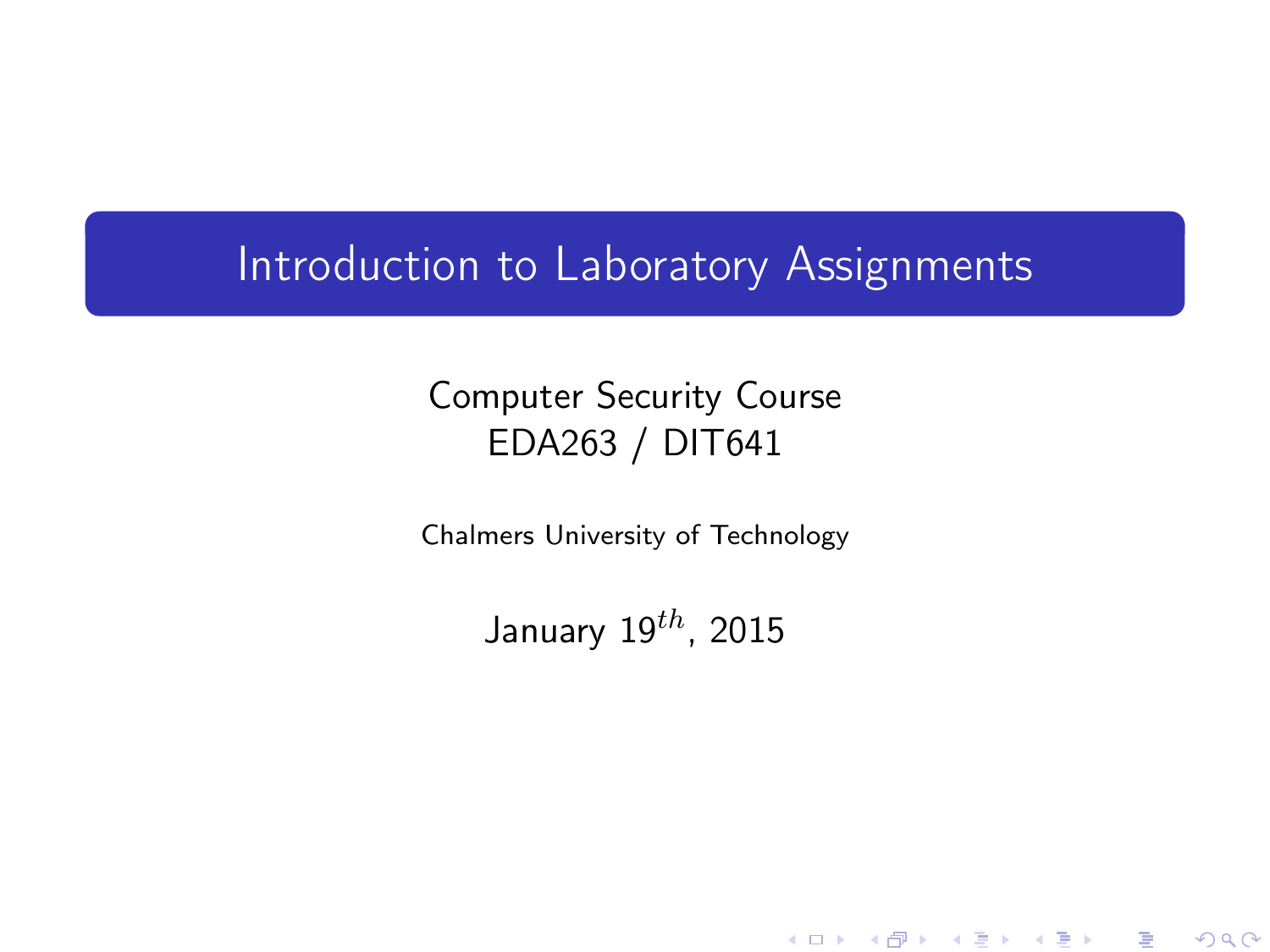## Introduction

Four laboratory assignments to

- treat some practical aspects of computer security
- **•** practice written and oral presentation

<span id="page-1-0"></span> $QQ$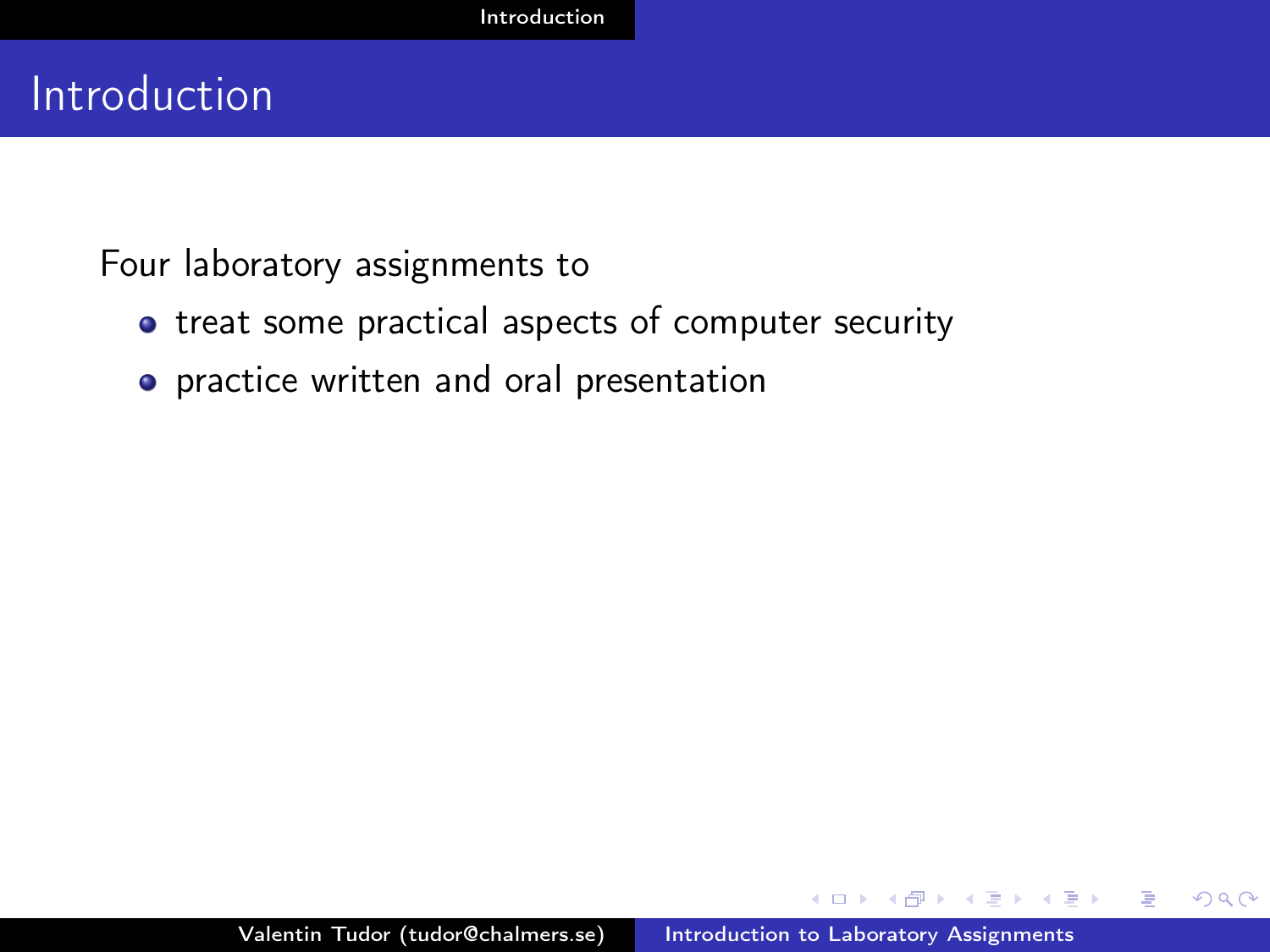## Introduction

Four laboratory assignments to

- treat some practical aspects of computer security
- **•** practice written and oral presentation

#### Topics

- **1** Identification and Authentication in Operating System (C) Programming)
- **2** E-Mail Security using Gnu Privacy Guard
- **3** Vulnerability Scanning with OpenVAS
- **4** SQL Injection

つくい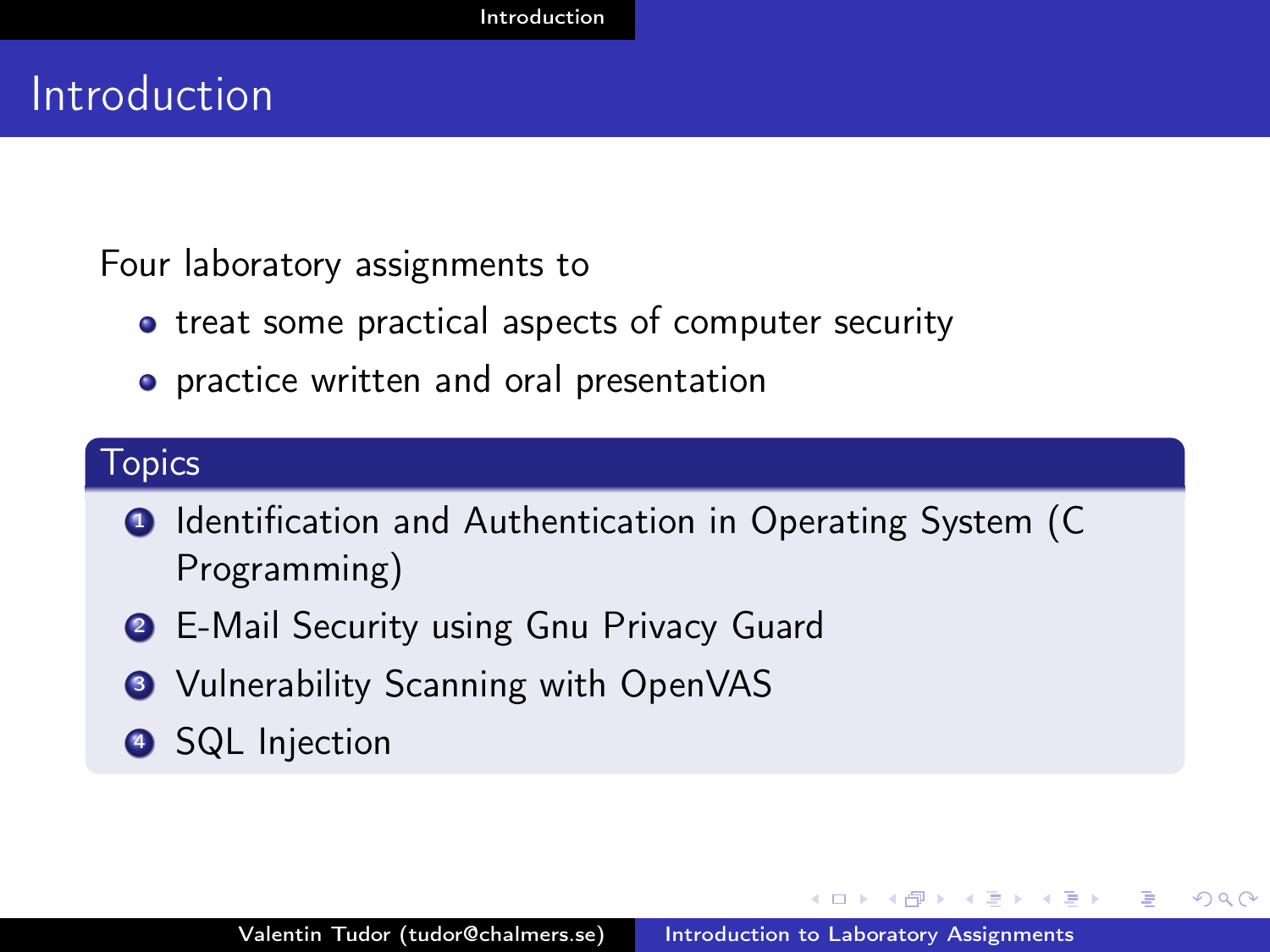### Laboratory Sessions

During CW 2–6. . . (some exceptions, see Schedule in PingPong)

- Monday morning (8:00–11:45)
- Tuesday afternoon (13:15–17:00)
- Wednesday afternoon (13:15–17:00)
- Thursday evening (17:15–21:00)

Remote access using SSH is possible for some of the assignments outside these session hours.

(More Info in PingPong - <pingpong.chalmers.se>)

つくい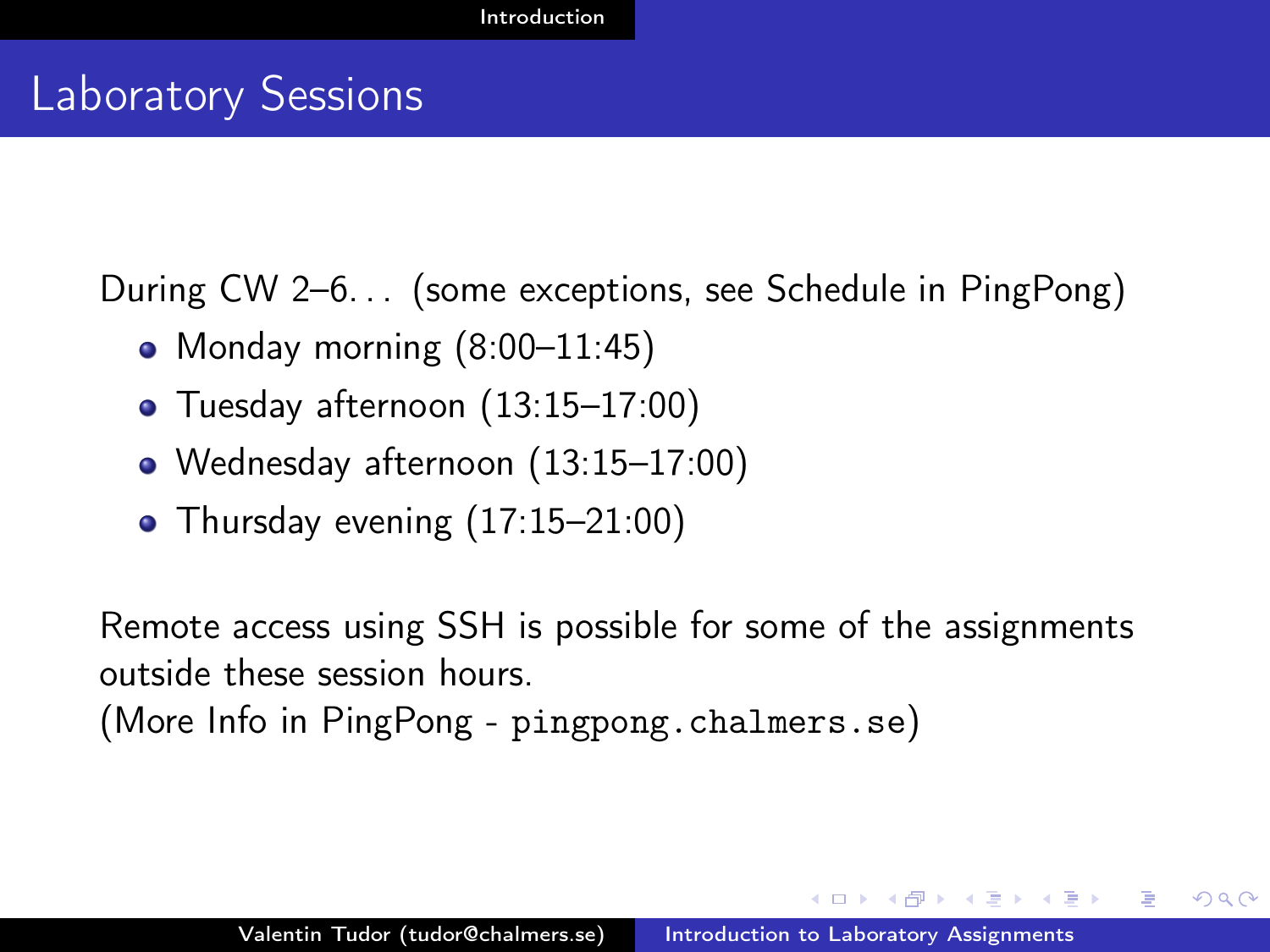## Groups and Rooms

#### Laboratory Groups

- two students per group
- **•** group assignment in PingPong
- each group signs up for one session per week
	- booking lists brought to lectures and laboratory sessions
	- on-line booking <http://goo.gl/GK8khp>

#### Laboratory Rooms

• room 4220 and 4225, south wing in EDIT building

つくい